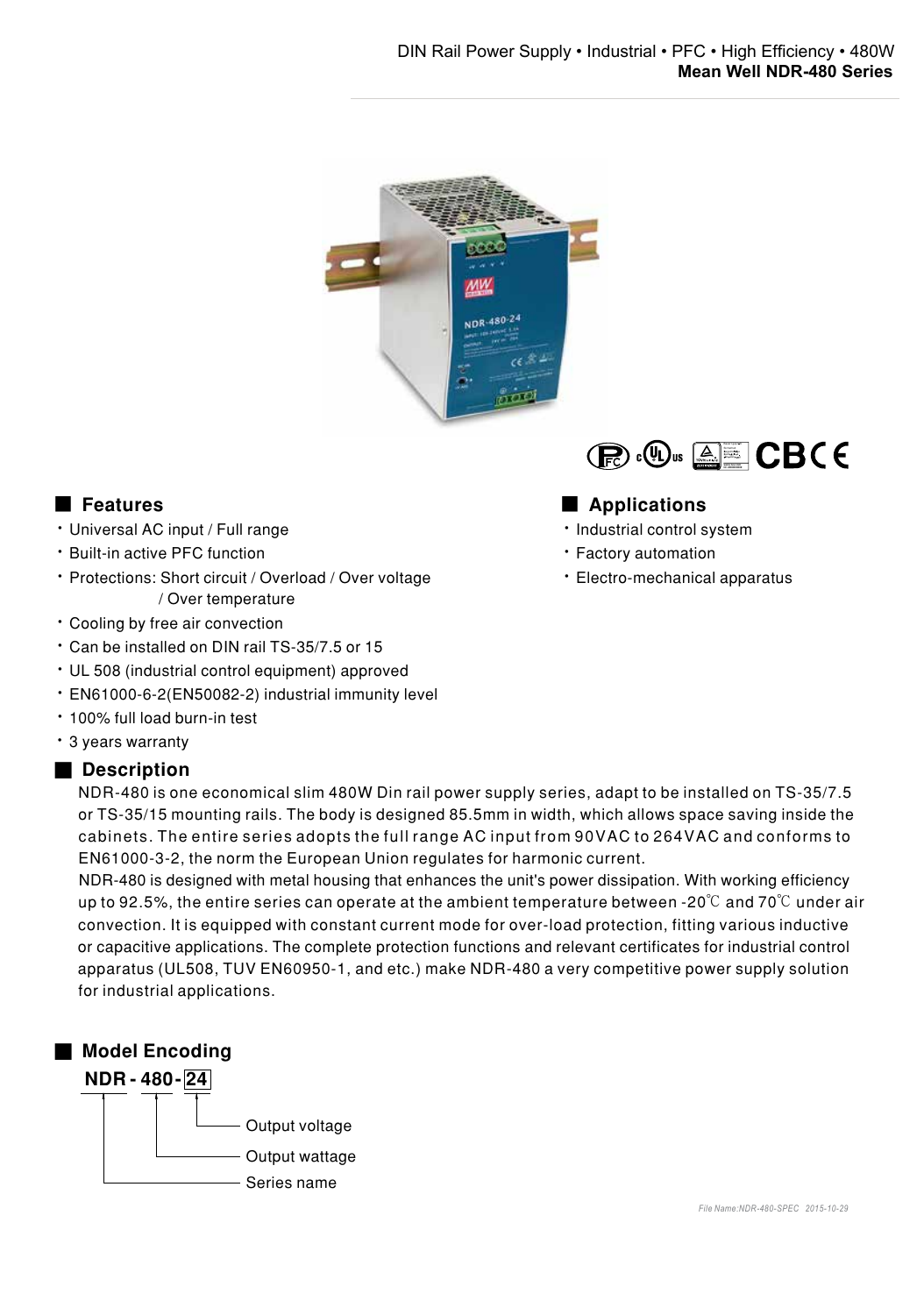### **SPECIFICATION**

| <b>MODEL</b>                                                               |                                                                                                                                                                                      | NDR-480-24                                                                                                            | NDR-480-48 |  |
|----------------------------------------------------------------------------|--------------------------------------------------------------------------------------------------------------------------------------------------------------------------------------|-----------------------------------------------------------------------------------------------------------------------|------------|--|
|                                                                            | <b>DC VOLTAGE</b>                                                                                                                                                                    | <b>24V</b>                                                                                                            | 48V        |  |
| <b>OUTPUT</b>                                                              | <b>RATED CURRENT</b>                                                                                                                                                                 | 20A                                                                                                                   | 10A        |  |
|                                                                            | <b>CURRENT RANGE</b>                                                                                                                                                                 | $0 - 20A$                                                                                                             | $0 - 10A$  |  |
|                                                                            | <b>RATED POWER</b>                                                                                                                                                                   | 480W                                                                                                                  | 480W       |  |
|                                                                            | RIPPLE & NOISE (max.) Note.2 150mVp-p                                                                                                                                                |                                                                                                                       | 150mVp-p   |  |
|                                                                            | <b>VOLTAGE ADJ. RANGE</b>                                                                                                                                                            | $24 - 28V$                                                                                                            | $48 - 55V$ |  |
|                                                                            | <b>VOLTAGE TOLERANCE Note.3</b>                                                                                                                                                      | ±1.0%                                                                                                                 | ±1.0%      |  |
|                                                                            | <b>LINE REGULATION</b>                                                                                                                                                               | $\pm 0.5%$                                                                                                            | ±0.5%      |  |
|                                                                            | <b>LOAD REGULATION</b>                                                                                                                                                               | ±1.0%                                                                                                                 | $\pm$ 1.0% |  |
|                                                                            | <b>SETUP, RISE TIME</b>                                                                                                                                                              | 1500ms, 100ms/230VAC<br>3000ms, 100ms/115VAC at full load                                                             |            |  |
|                                                                            | <b>HOLD UP TIME (Typ.)</b>                                                                                                                                                           | 16ms/230VAC<br>16ms/115VAC at full load                                                                               |            |  |
| <b>VOLTAGE RANGE</b><br>Note.4 $90 \sim 264$ VAC<br>$127 - 370$ VDC        |                                                                                                                                                                                      |                                                                                                                       |            |  |
| <b>INPUT</b>                                                               | <b>FREQUENCY RANGE</b>                                                                                                                                                               | $47 - 63$ Hz                                                                                                          |            |  |
|                                                                            | <b>POWER FACTOR (Typ.)</b>                                                                                                                                                           | PF>0.98/115VAC, PF>0.94/230VAC at full load                                                                           |            |  |
|                                                                            | <b>EFFICIENCY (Typ.)</b>                                                                                                                                                             | 92.5%                                                                                                                 | 92.5%      |  |
|                                                                            | <b>AC CURRENT (Typ.)</b>                                                                                                                                                             | 4.8A/115VAC<br>2.4A/230VAC                                                                                            |            |  |
|                                                                            | <b>INRUSH CURRENT (Typ.)</b>                                                                                                                                                         | 35A/230VAC<br>20A/115VAC                                                                                              |            |  |
|                                                                            | <b>LEAKAGE CURRENT</b>                                                                                                                                                               | <2mA / 240VAC                                                                                                         |            |  |
| <b>PROTECTION</b>                                                          |                                                                                                                                                                                      | 105 ~ 130% rated output power                                                                                         |            |  |
|                                                                            | <b>OVERLOAD</b>                                                                                                                                                                      | Protection type : Constant current limiting, unit will shut down after 3 sec., re-power on to recover                 |            |  |
|                                                                            | <b>OVER VOLTAGE</b>                                                                                                                                                                  | $29 - 33V$                                                                                                            | $56 - 65V$ |  |
|                                                                            |                                                                                                                                                                                      | Protection type: Shut down o/p voltage, re-power on to recover                                                        |            |  |
|                                                                            | <b>OVER TEMPERATURE</b>                                                                                                                                                              | Shut down o/p voltage, recovers automatically after temperature goes down                                             |            |  |
|                                                                            | <b>WORKING TEMP.</b>                                                                                                                                                                 | -20 ~ +70 $^{\circ}$ C (Refer to "Derating Curve")                                                                    |            |  |
|                                                                            | <b>WORKING HUMIDITY</b>                                                                                                                                                              | 20 ~ 95% RH non-condensing                                                                                            |            |  |
|                                                                            | ENVIRONMENT   STORAGE TEMP., HUMIDITY                                                                                                                                                | $-40 - +85^{\circ}$ C, 10 ~ 95% RH                                                                                    |            |  |
|                                                                            | <b>TEMP. COEFFICIENT</b>                                                                                                                                                             | $\pm$ 0.03%/°C (0~50°C)                                                                                               |            |  |
|                                                                            | VIBRATION                                                                                                                                                                            | Component:10 ~ 500Hz, 2G 10min./1cycle, 60min. each along X, Y, Z axes; Mounting: Compliance to IEC60068-2-6          |            |  |
| UI508, TUV EN60950-1 approved; (meet EN60204-1)<br><b>SAFETY STANDARDS</b> |                                                                                                                                                                                      |                                                                                                                       |            |  |
| <b>SAFETY &amp;</b>                                                        | <b>WITHSTAND VOLTAGE</b>                                                                                                                                                             | I/P-O/P:3KVAC I/P-FG:2KVAC O/P-FG:0.5KVAC                                                                             |            |  |
| <b>EMC</b>                                                                 | <b>ISOLATION RESISTANCE</b>                                                                                                                                                          | I/P-O/P, I/P-FG, O/P-FG:>100M Ohms / 500VDC / 25°C/ 70% RH                                                            |            |  |
| (Note 4)                                                                   | <b>EMC EMISSION</b>                                                                                                                                                                  | Compliance to EN55022 (CISPR22), EN61204-3 Class B, EN61000-3-2,-3                                                    |            |  |
|                                                                            | <b>EMC IMMUNITY</b>                                                                                                                                                                  | Compliance to EN61000-4-2,3,4,5,6,8,11, EN55024, EN61000-6-2 (EN50082-2), EN61204-3, heavy industry level, criteria A |            |  |
| <b>OTHERS</b>                                                              | <b>MTBF</b>                                                                                                                                                                          | MIL-HDBK-217F (25 $\degree$ C)<br>146.8K hrs min.                                                                     |            |  |
|                                                                            | <b>DIMENSION</b>                                                                                                                                                                     | 85.5*125.2*128.5mm (W*H*D)                                                                                            |            |  |
|                                                                            | <b>PACKING</b>                                                                                                                                                                       | 1.5Kg; 8pcs/13Kg/0.9CUFT                                                                                              |            |  |
| <b>NOTE</b>                                                                |                                                                                                                                                                                      | 1. All parameters NOT specially mentioned are measured at 230VAC input, rated load and 25°C of ambient temperature.   |            |  |
|                                                                            | 2. Ripple & noise are measured at 20MHz of bandwidth by using a 12" twisted pair-wire terminated with a 0.1uf & 47uf parallel capacitor.                                             |                                                                                                                       |            |  |
|                                                                            |                                                                                                                                                                                      | 3. Tolerance: includes set up tolerance, line regulation and load regulation.                                         |            |  |
|                                                                            | 4. Installation clearances: 40mm on top, 20mm on the bottom, 5mm on the left and right side are recommended when loaded permanently with full power.                                 |                                                                                                                       |            |  |
|                                                                            | In case the adjacent device is a heat source, 15mm clearance is recommended.<br>5. Derating may be needed under low input voltage. Please check the derating curve for more details. |                                                                                                                       |            |  |
|                                                                            | 6. The power supply is considered as an independent unit, but the final equipment still need to re-confirm that the whole system complies with the                                   |                                                                                                                       |            |  |
|                                                                            | EMC directives. For guidance on how to perform these EMC tests, please refer to "EMI testing of component power supplies."<br>(as available on http://www.meanwell.com)              |                                                                                                                       |            |  |
|                                                                            |                                                                                                                                                                                      |                                                                                                                       |            |  |
|                                                                            |                                                                                                                                                                                      |                                                                                                                       |            |  |
|                                                                            |                                                                                                                                                                                      |                                                                                                                       |            |  |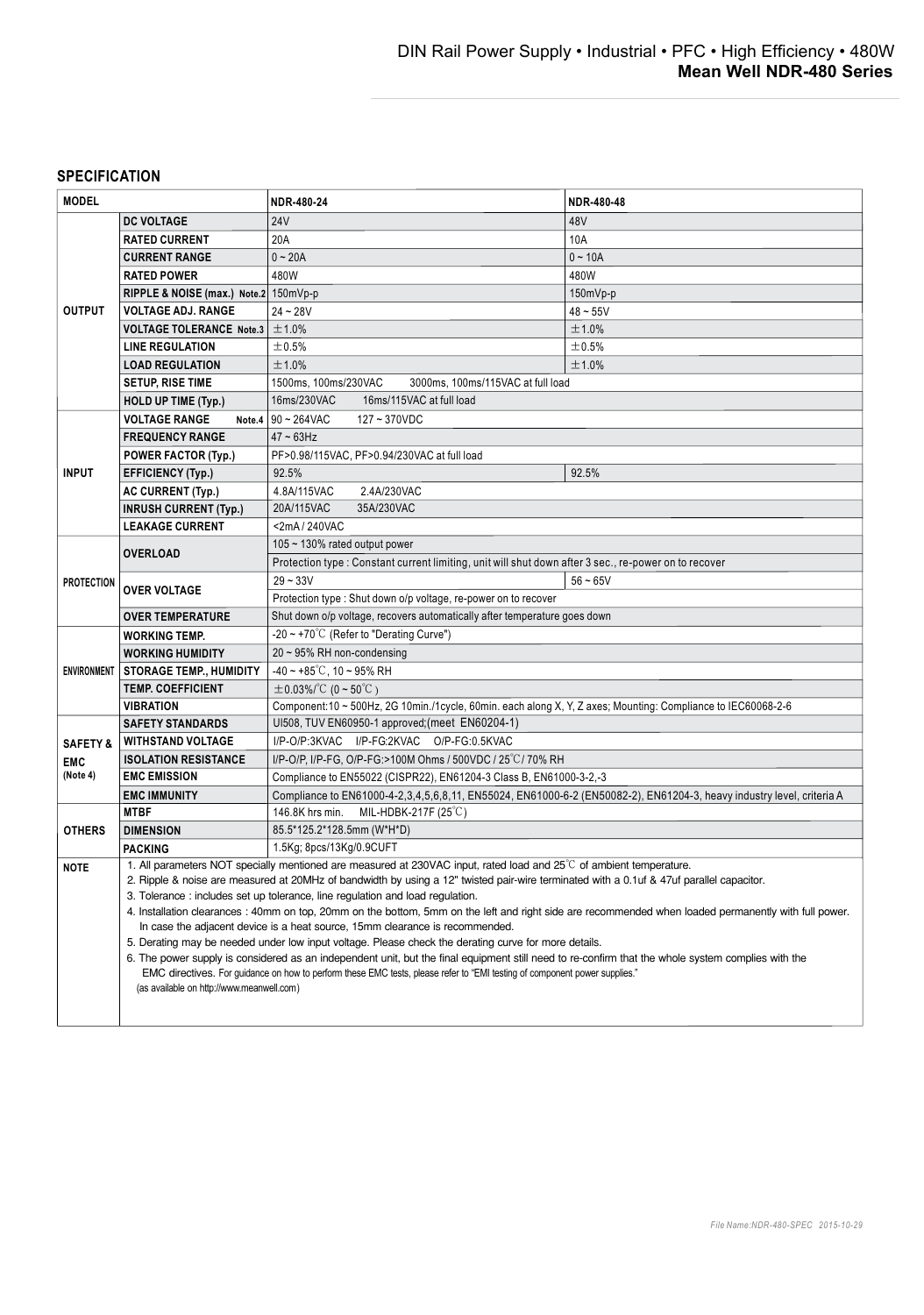